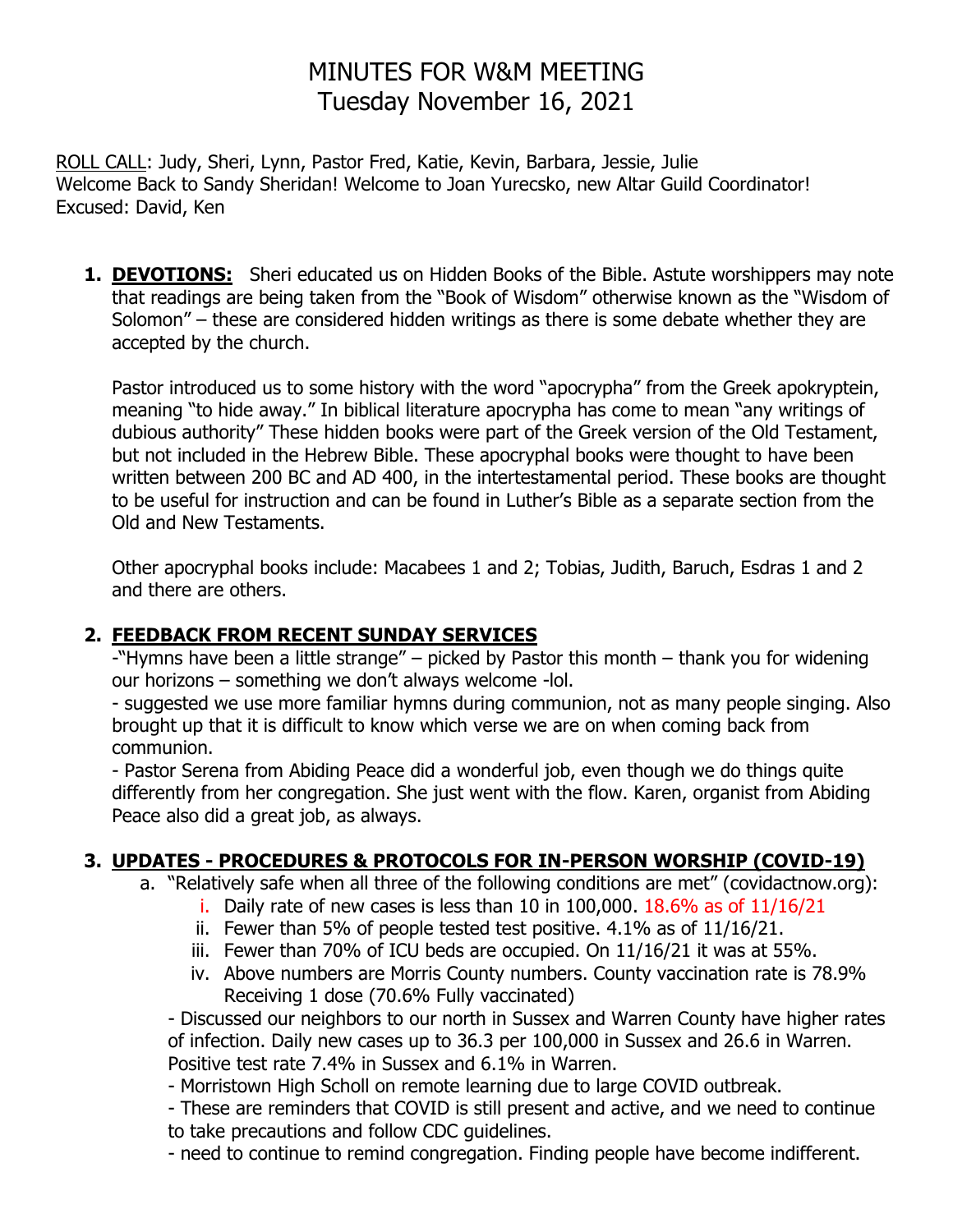b. Singing has been deemed safe as long as congregation wears masks indoors. Pastor questioned singing less verses. Discussed that if we are singing at all, the number of verses will not have an influence. If we decide not to sing, that would be a difficult decision, but if cases dramatically go up, we may have to consider this.

## **4. COMING ATTRACTIONS**

- a. Nov 21 Christ the King new white banner large! Will be hemmed by Jane Kraus.
- b. Nov 28 First Advent change to blue; Switch to setting 2 until Ash Wednesday. (Sheri and Katie will do the decorating on Friday 11/26)
- c. Mid-week Advent services currently being pre-recorded and will be "released" at 7 pm on 12/1, 12/8, 12/15, 12/22
- d. Dec 5 Annual Meeting; Friday Dec 17 tree assembly and Sunday Dec 19 Decorating will be completed. Florist alerted re: poinsettias – red with green foil, small #30
- e. Friday 12/24 Christmas Eve two services 6 pm and 10 pm. Austin will be cantor for at least one service. Julie to contact Austin to discuss singing at 6pm. Katie will record one service. Best to record 6pm so congregation can watch it at any time on Christmas Eve.
- f. Sat 12/25 Christmas Day one service  $@9:30$
- g. Sun 12/26 1st Christmas– one service @ 9:30 on YouTube only (PRE-RECORDED) Discussed making sure congregation and others know there is no in-person church on 12/26! We will post in newsletter(possibly in a distinct color to make it stand out) and make announcements. Will be prerecorded between 12/19-25 when church is decorated – best day Sunday, 12/19.
- h. Sun 1/2 Second Sunday of Christmas
- i. Sun 1/9 Baptism of Jesus
- j. Sun 1/30 RIC Sunday
- k. Looking way ahead: Ash Weds March 2 with Easter on April 17. Late this next year.

## **5. OTHER RECURRING BUSINESS**

- a. Hymn Selection: Pastor will do Jan; Sheri will pick Feb.
- b. Cantor status: Kevin will continue to look into cantors/special music. Wood wind instrumentalists brought up – decided against due to COVID.
- c. Choir/Bell Choir for Christmas: not going to happen this year.
- d. WELCOME: New Altar Guild Coordinator Joan Yurecsko! Barbara Terreri will gladly pass her crown to Joan.

## **6. ROUND TABLE/NEW BUSINESS**

Sandy: suggested a quartet to sing. Could even be choir members. Suggested to prerecord special music. Many were in favor of this suggestion for quartet.

Barbara: saying goodbye to Worship and Music committee. Leaves with a heavy heart, but it has become too much and "It's time for the younger ones to take the lead."

Pastor closed meeting with prayer.

Next meeting scheduled for December 21, 2021 – CANCELLED **We will meet again: Tuesday, January 18, 2022 @ 7pm on Zoom**